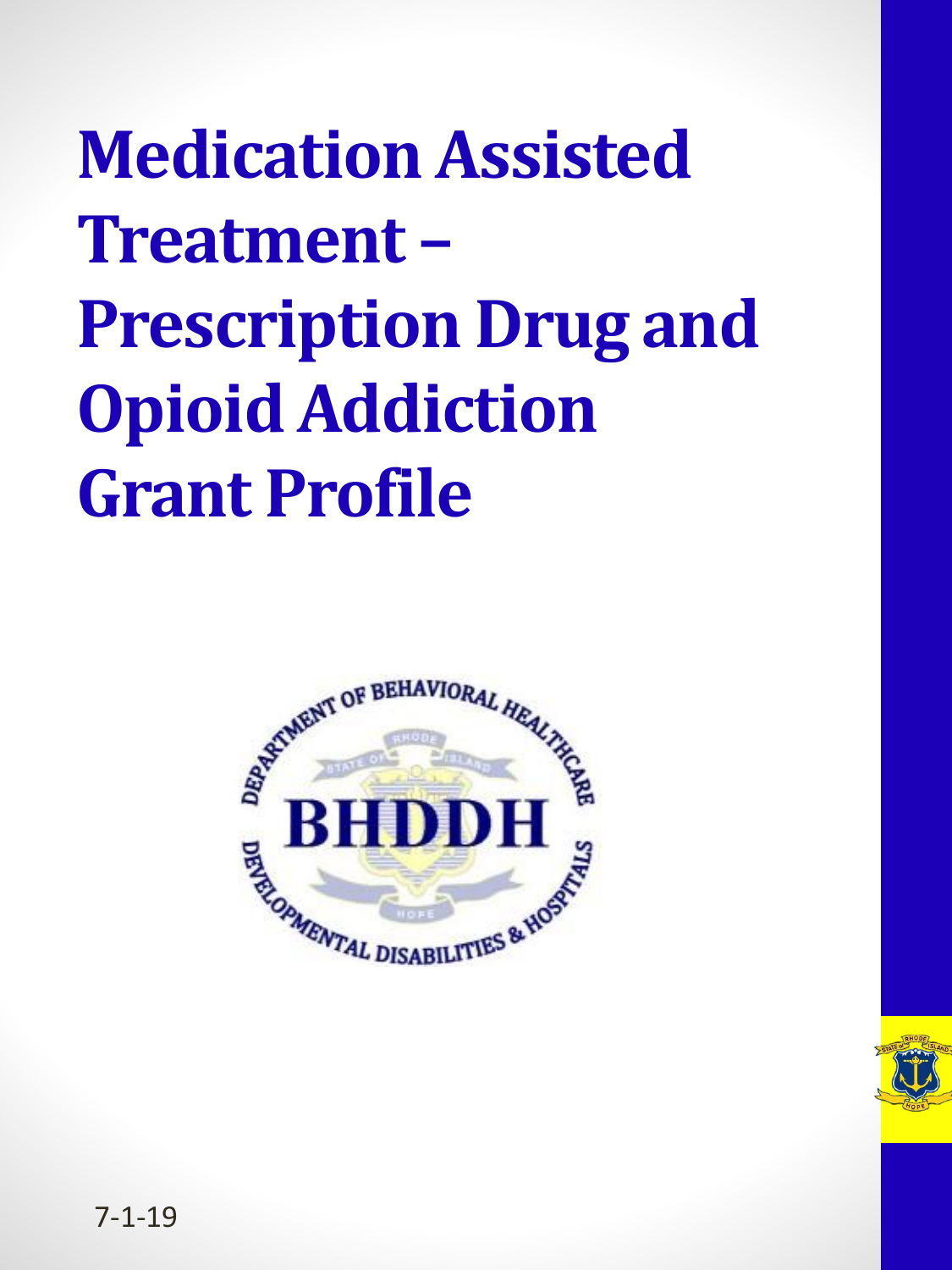## Grant Info

- **Type of Grant: Discretionary Grant**
- **Area of Focus:** substance abuse treatment and recovery support
- **Purpose of Grant:** The purpose of this program is to expand/enhance access to medication-assisted treatment (MAT) services for persons with opioid use disorder seeking or receiving MAT. This program targets states identified with having the highest rates of primary treatment admissions for heroin and opioids per capita and prioritizes those states with the most dramatic increases for heroin and opioids, based on SAMHSA's Treatment Episode Data Set (TEDS): 2007 – 2013. The desired outcomes include: 1) an increase in the number of admissions for MAT; 2) an increase in the number of clients receiving integrated care/treatment; 3) a decrease in illicit opioid drug use at 6-month follow-up; and 4) a decrease in the use of prescription opioids in a non-prescribed manner at 6-month follow-up.
- **Start and End Date of Grant:** 9/1/2016 8/31/2019
- **Amount of Award (all years):**
	- **Federal Award Amount:** \$3,000,000
	- **State Award Amount:** \$0
- **% Match Required: 0%**
- **Source of Funding:** Substance Abuse and Mental Health Services Administration, Center for Substance Abuse **Treatment**
- **BHDDH Project Director and Email Address:** 
	- Jaime Bernard [jaime.bernard@bhddh.ri.gov](mailto:jaime.bernard@bhddh.ri.gov)

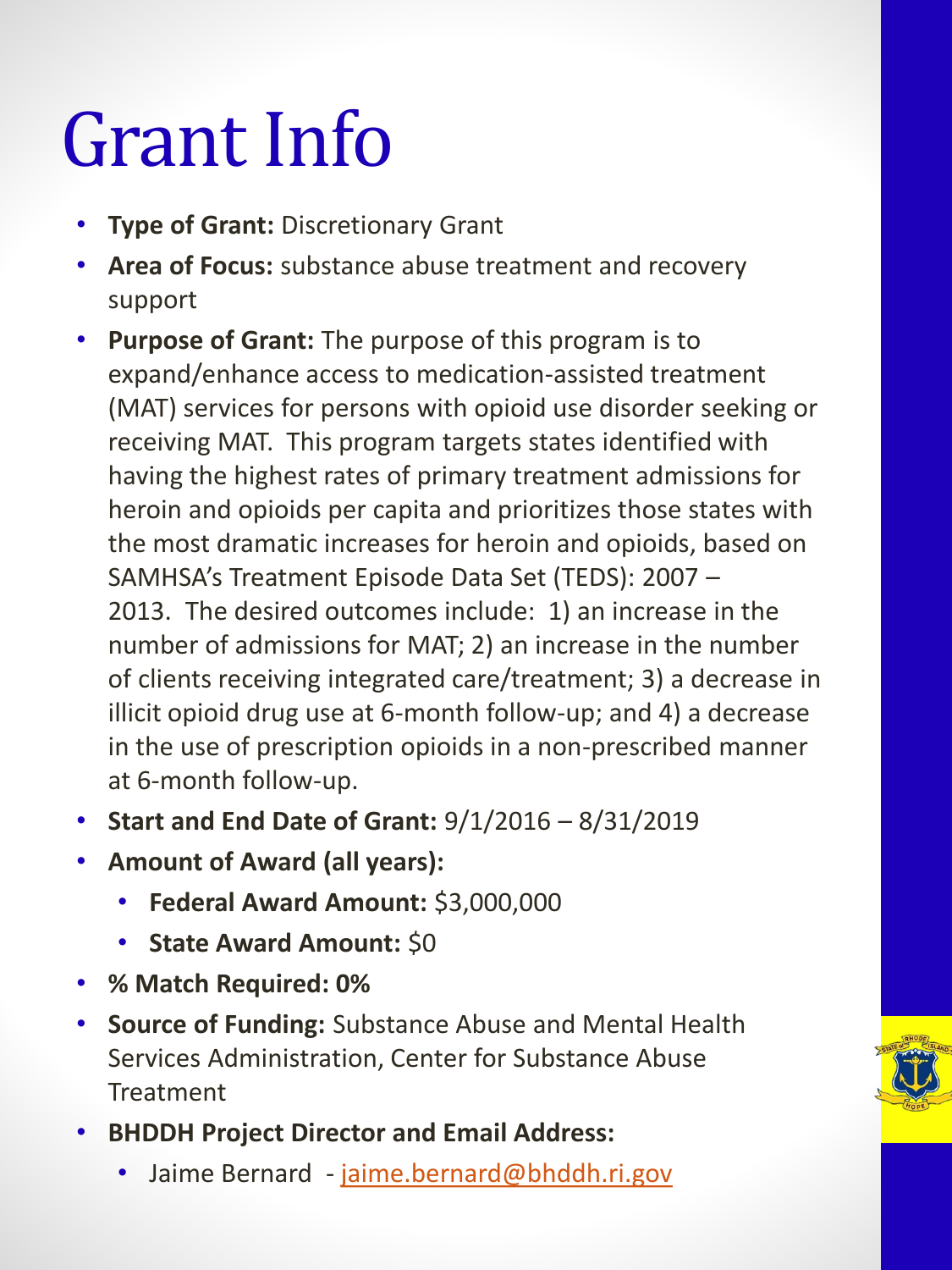### Grant Info

- **Subrecipient Agency/Agencies:** 
	- CODAC Center of Excellence
	- Community Care Alliance Center of Excellence
	- Care New England Center of Excellence
	- The Journey Center of Excellence
- **Subrecipient Agency Contacts and Email Addresses:** 
	- CODAC Dustin Alvanas : dalvanas@codacinc.org
	- CCA Michelle Taylor : MTaylor@CommunityCareRI.org
	- CNE Gretchen Anderson: GAnderson@CareNE.org
	- Journey Kristen Gagnon : Kristen.Gagnon@thejourneyhhh.com
- **Evaluation Contact and Email:** 
	- Rhode Island College Christine Connolly: [cconnolly@ric.edu](mailto:cconnolly@ric.edu)

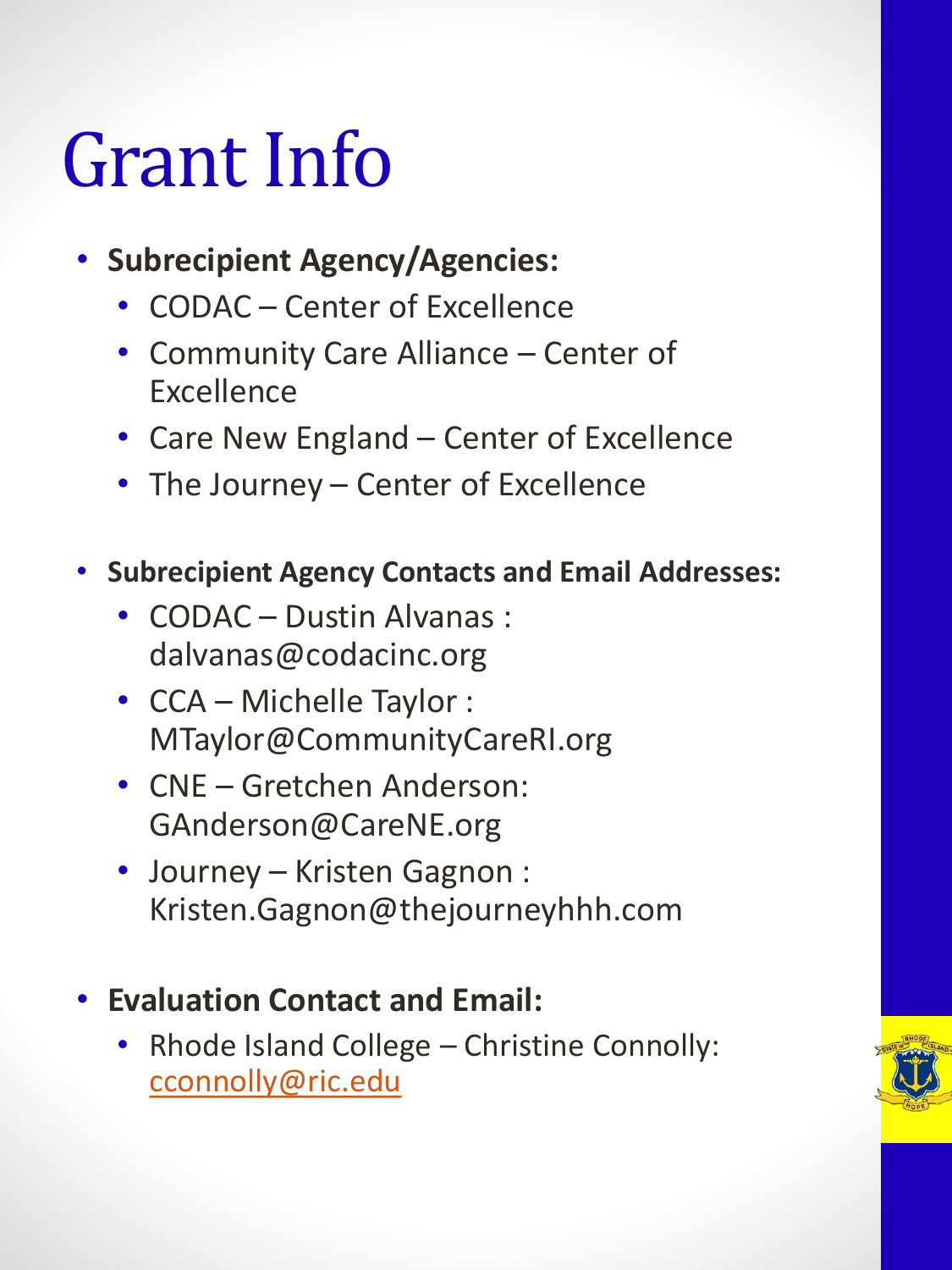# Overview

- The principal goal of this project is to provide rapid initiation and ongoing treatment for Opioid Use Disorder in high risk areas across the state. This project will serve approximately 880 individuals through the creation of 6 Centers of Excellence, over a 3 year period.
- Year one will focus on populations coming out of incarceration and victims of opioid overdose seen in emergency settings with special emphasis on transitional youth aged 18-25. Medication Assisted Treatment (MAT) has not been readily available to individuals in these groups and we intend to address that deficit by making all FDA-approved medications for the treatment of OUD available and working with individuals needing this treatment to assist them in initiating MAT.

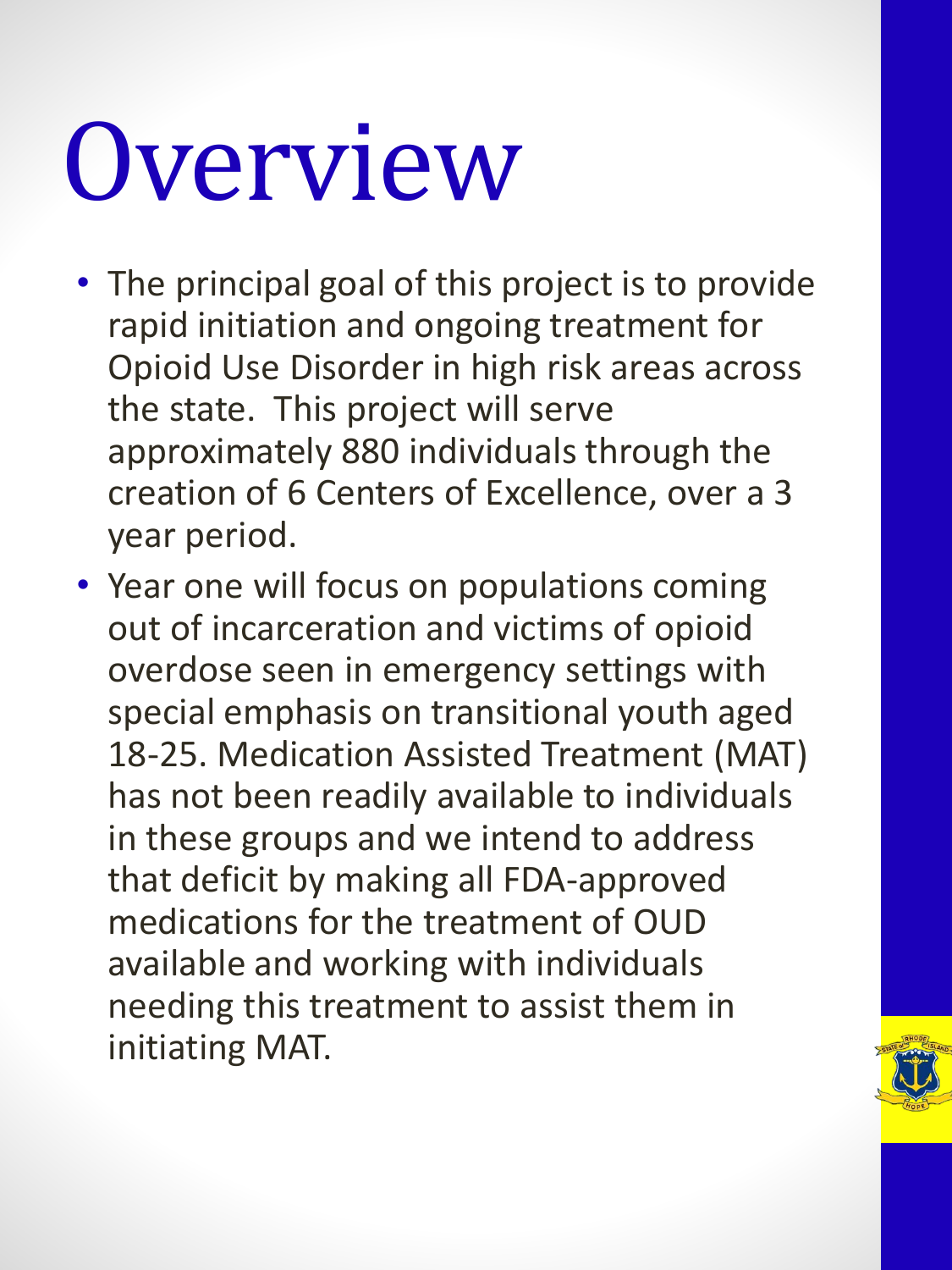# Required Activities

- Outreach and engagement strategies to increase participation in, and access to, MAT for diverse populations at risk for opioid use disorder.
- Assessment to determine diagnostic criteria for opioid use disorders relative to MAT, including determination of opioid dependence, a history of opioid dependence, or high risk of relapse.
- Establish and implement a plan to mitigate the risk of diversion and ensure the appropriate use/dose of medication by patients.
- Direct provision of MAT (the use of FDA-approved medications in combination with behavioral therapies) as defined in this FOA. MAT provided for only medical withdrawal (detoxification) does not qualify for the use of grant funds.
- Providing peer and other recovery support services designed to improve access and retention in MAT. [Note: Grant funds may be used to purchase such services from another provider.]
- Screening and assessment for co-occurring disorders and the coordination, or delivery when not otherwise available and accessible to the individual, of services determined to be necessary for the individual patient to achieve and sustain recovery.
- Use of the state Prescription Drug Monitoring Program (PDMP), where available, for each new patient admission throughout engagement with grant-funded services and in compliance with any relevant state rules or regulations.
- Key staff (Project Director) is expected to contribute to the programmatic development or execution of your project in a substantive and measurable way.

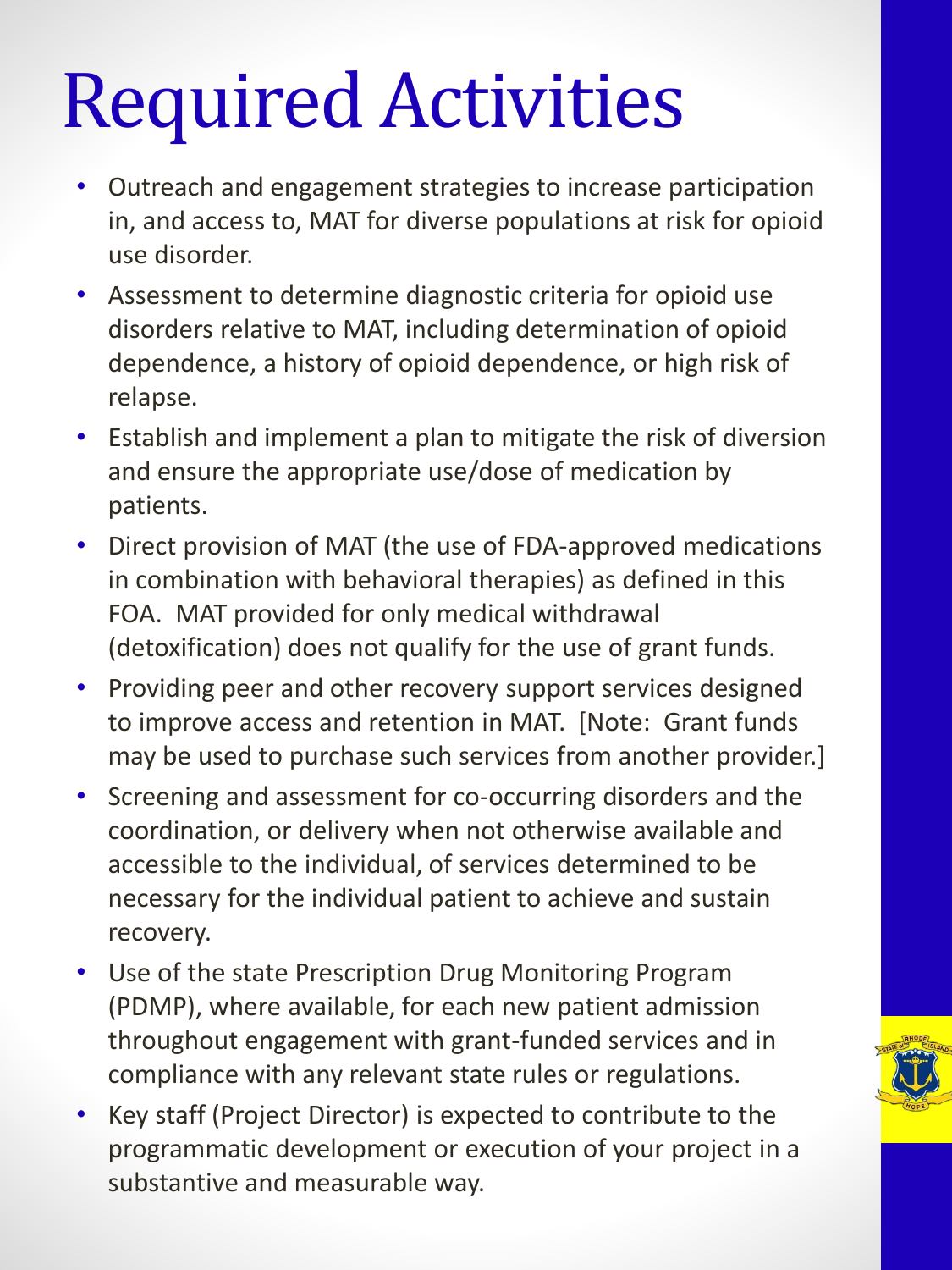# Approach

### • **Rhode Island Centers of Excellence (COE)**

• A Center of Excellence (COE) is a specialty center that uses evidence-based practices and is responsible for providing treatment to and the coordination of care to individuals with moderate to severe opioid use disorder. The goal is to ensure timely access to appropriate, high-quality Medication-Assisted Treatment (MAT) such as Buprenorphine, Methadone or Naltrexone. The grant will be used to provide start-up funds to certified COEs at two major healthcare systems within Rhode Island in Year 1. In Years 2 and 3 provide start-up funding to 4 additional healthcare organizations (2 each year).

#### • **Public Awareness/Media Campaign**

• The Outreach and Education Specialist will also work with the grantee and its subcontractors and the Governor's Overdose Task Force to implement a statewide campaign to address stigma associated with medication assisted treatment and increase participation in MAT. This may include: Conducting focus groups and providing input to the development of a professional video that may be continuously streamed in primary care offices, assist with development of culturally appropriate literature, dissemination of e-blasts, creation of infographics, social media ads and other communication tactics.